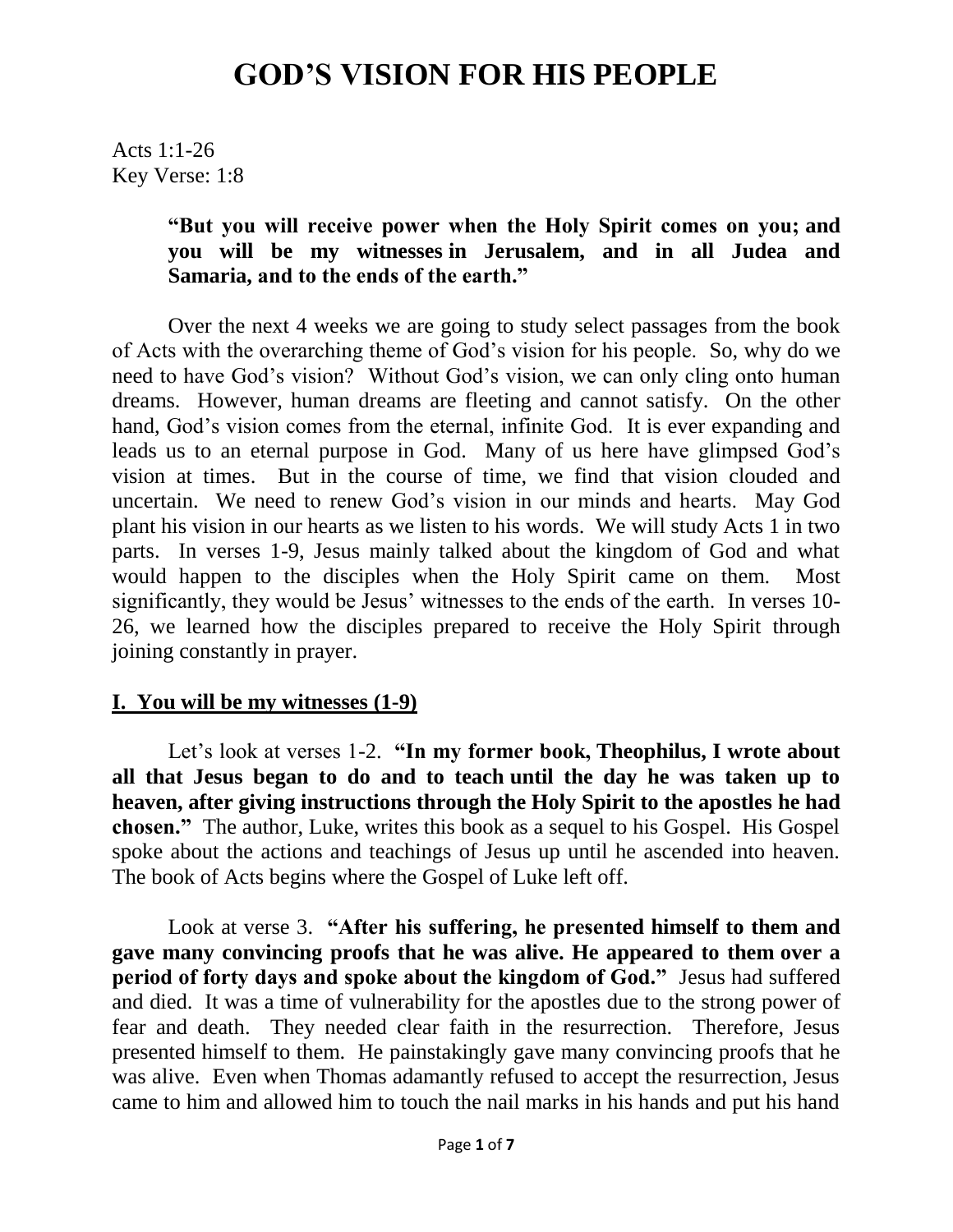into his side (Jn 20:27). Jesus wanted them to convince them that beyond a shadow of a doubt he was alive. In this way, they could have victory over the fear of death and have the kingdom of God in them.

With this Jesus began a forty day sermon about the kingdom of God. One day, he spoke about God's reign. Another day, he spoke about the beautiful wedding ceremony. Still on another day, he spoke about how there isn't a hospital since there is no sickness, death, or loss. On other days, there were messages on love, joy, peace, justice. For forty days, he spoke about the greatness of the kingdom of God. Maybe during that time the apostles felt like they were in the kingdom of God. But the kingdom of God is not just a place. We can begin to experience it now. Very soon, there will be a CIS conference in Moscow entitled God's Kingdom. As we know, this will happen in the midst of much turmoil in that region. It may not be a forty day conference on the kingdom of God, but we can pray that during those few days the kingdom of God may come while people listen to the word of God. It may be like the kingdom of God.

Look at verses 4-5. **"On one occasion, while he was eating with them, he gave them this command: "Do not leave Jerusalem, but wait for the gift my Father promised, which you have heard me speak about. For John baptized with water, but in a few days you will be baptized with the Holy Spirit.""** Now here, Jesus told them to wait. And as the saying goes, "The waiting is the hardest part." But what was even harder was that Jesus commanded them not to leave Jerusalem. Jerusalem! That is the very last place where the apostles would want to be. That is where the Pharisees were. That is where they failed miserably. They would rather get out of there as fast as they can. However, they needed to do God's work starting in Jerusalem. So, they should overcome fear for the sake of God's work. They needed to be baptized by the Holy Spirit. The word baptize refers to a transformation from the old to the new. When one is baptized with water, as in the case of John's baptism, one makes a decision to rid himself of the old life and live a new life in God. But this baptism cannot cleanse us from sin. It cannot fully transform us. However, the baptism of the Holy Spirit transforms a sinful person to be a child of God. Therefore, in order to do the work of God, the apostles needed this life altering transformation which could only come through the baptism of the Holy Spirit. It wasn't something they would earn like a merit raise. It was a gift and they needed to wait for it. Now, to make it clear, waiting doesn't mean to do nothing. As we will see later, it means to prepare ourselves through prayer and listening to God's word. Here, we can learn that the work of God begins in our own hearts first. Only when we are changed, then we can be useful to God for his great purpose.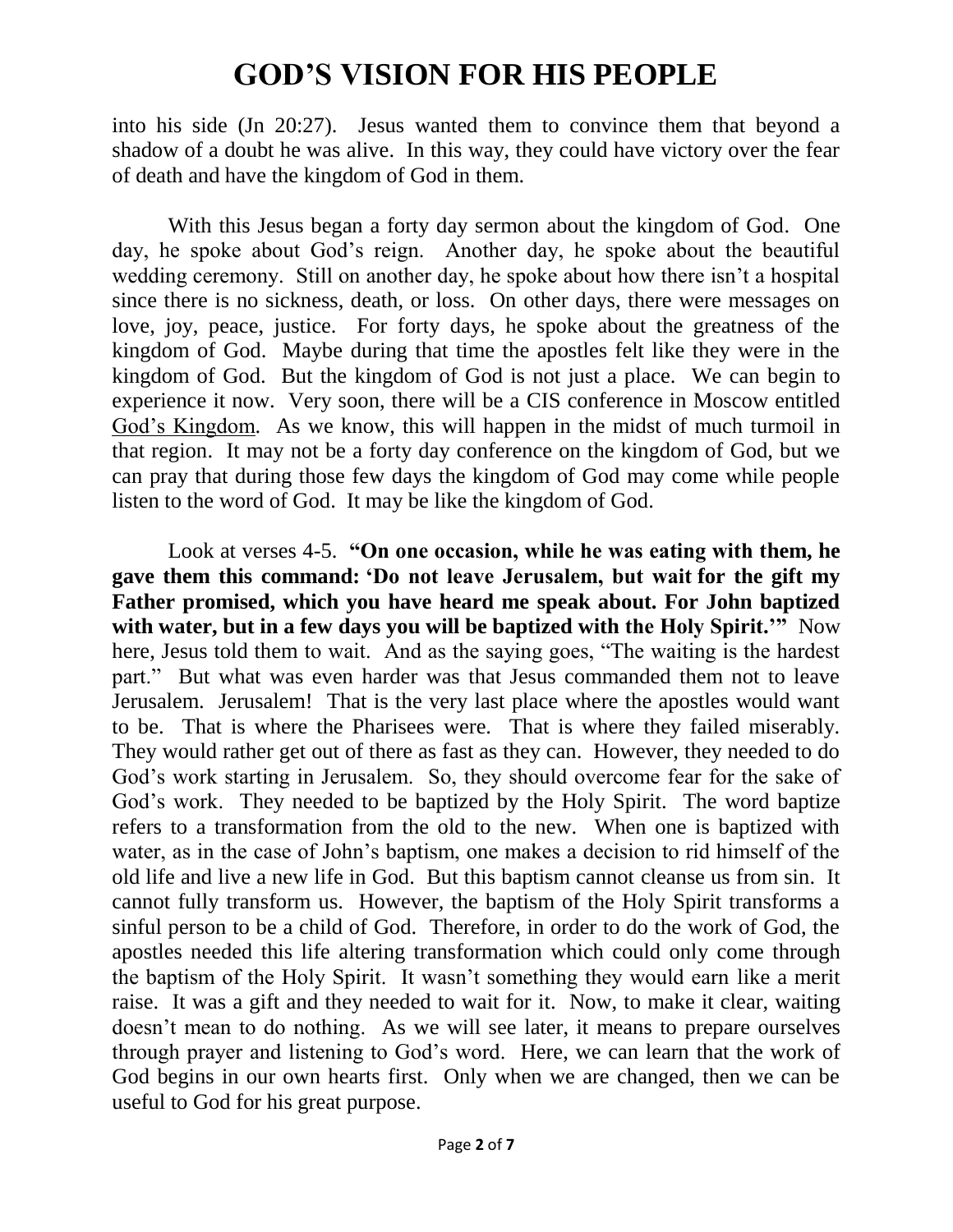How did the apostle respond? Did they say, "Amen!"? No. It says that they gathered around him and asked him, **"Lord, are you at this time going to restore the kingdom to Israel?"** The apostles seemed to gather around Jesus with one heart and mind. They seemed to be really excited about this. And through their question, we can see what is really in their hearts. It was their dream of a restored Israel. But before we nitpick and look down on their response with selfrighteous indignation, let's remember that we are all very much like them. Actually, to have human dreams isn't inherently sinful or bad. We all, for the most part, want to get married and have children and get a high paying job or accomplish something great in our lifetimes. We call this the American dream. Ultimately, the apostles wanted freedom from oppressors. They wanted to restore David's kingdom which reveals God's glory to the whole world. So, the apostles' dream was actually nobler than that of the American dream. So, dreams are not bad. However, the problem comes about when our human dream subverts God's great vision for us. The apostles did not have any idea about God's vision to restore the kingdom of God in people's hearts which would actually unite all people of all nations. So, Jesus wanted to help them have God's vision.

In verse 7 he says, **"It is not for you to know the times or dates the Father has set by his own authority."** They did not need to worry about the times and dates. Instead, they just needed to trust God and what God is doing. They needed to be aligned with what God wanted.

Let's read verse 8, our key verse. **"But you will receive power when the Holy Spirit comes on you; and you will be my witnesses in Jerusalem, and in all Judea and Samaria, and to the ends of the earth."** Did you hear what Jesus said? He said that, **"… you will receive power when the Holy Spirit comes on you…"** God's vision involves us; it involves sinners who are saved by the grace of Jesus Christ and have their hope in the kingdom of God. God wants to use each of us in for his purpose. However, it is no small task. Honestly, the disciples were too weak to be able to carry out God's vision to change the whole world. But it is not about us and our strength. We cannot accomplish God's vision by human means. We need God's divine power and wisdom to do it. So, Jesus trusted that when they received the Holy Spirit then they could carry out God's vision. When the apostles were fearful, the Holy Spirit would make them courageous. When they were weak, the Holy Spirit would make them strong. When they did not have the words to speak, the Holy Spirit would fill their hearts, minds and mouths with God's powerful word.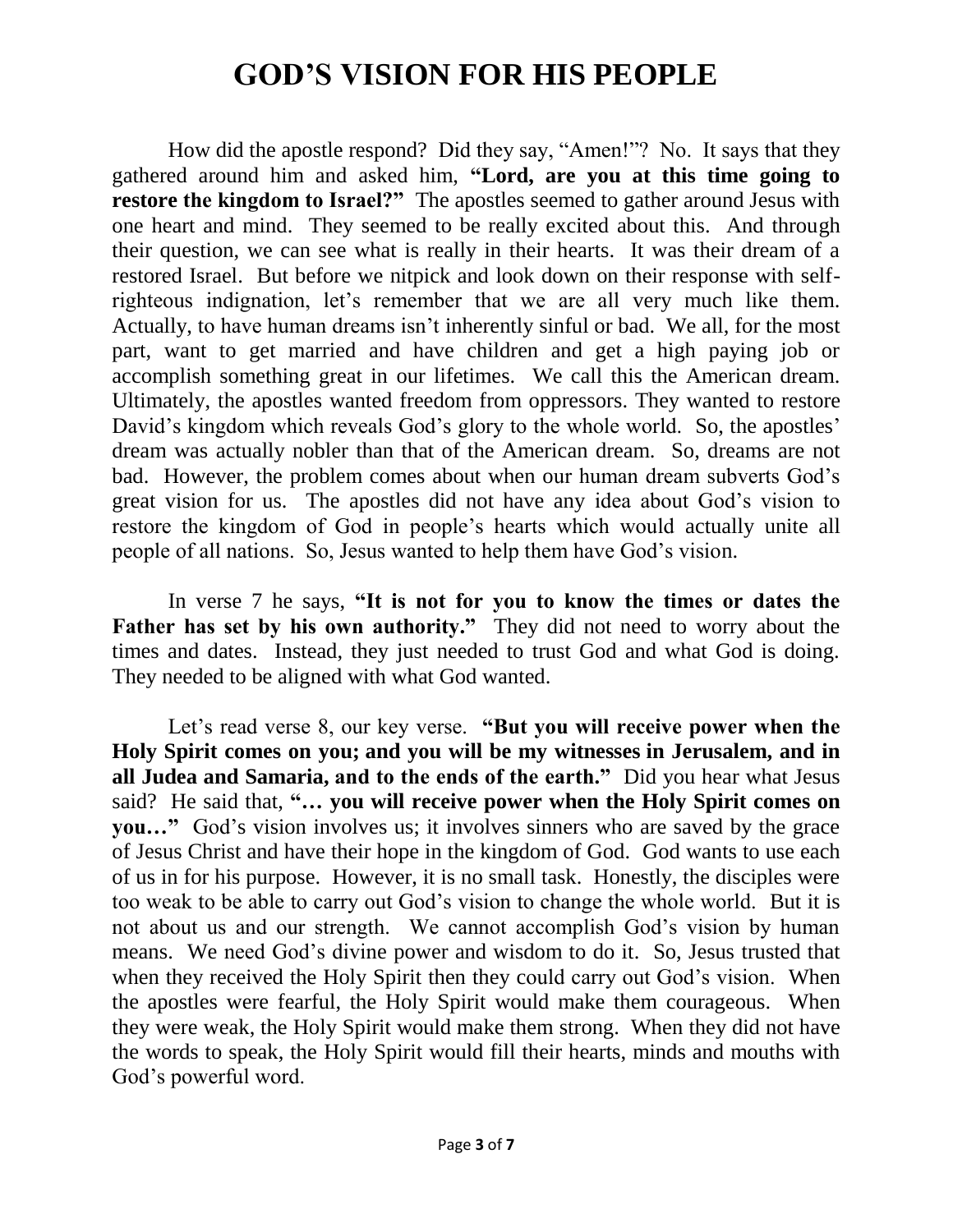God's vision for them was that they would be Jesus' witnesses. Now, a witness is someone who testifies to the truth about what he had experienced. So, as Jesus' witnesses, they would testify about him: his life and his teachings. They would also speak about how much grace they experienced in their own lives through Jesus. Matthew would go on to tell how much Jesus loved a selfish sinner like him when no one else would. Peter would confess that he was a failure in following Jesus and yet Jesus would go on to unconditionally love him and restore him. But most importantly, they would testify to the death and resurrection of Jesus Christ. It is that message that would bring salvation to souls and bring about the kingdom of God in people's hearts. However, to be a witness of Jesus, especially at that time, almost meant having a death sentence. In fact, the Greek word for witness also means martyr. There are nations in this world today that if you confess about Christ, you will be killed. God's vision was costly but very valuable. Jesus said, **"For whoever wants to save their life will lose it, but whoever loses their life for me and for the gospel will save it"** (Mk 8:35).

The apostles would be Jesus' witnesses in Jerusalem, and in all Judea and Samaria, and to the ends of the earth. This gospel message is worldwide. It expands to all nations and goes from generation to generation. God's concern and vision is for the kingdom of God to be restored in the hearts of all people through accepting the gospel message. God's vision was that the gospel would expand to every corner of the globe in their generation. And they went to the ends of the earth as witnesses of Jesus Christ.

In the book of Genesis, we meet Abraham. He was childless and for a man in that culture, not having children was very shameful. So, he dreamed that he would have a child one day. God called him with the promise that he would be a great nation and a blessing. And yet, there was no son on the way. And he began to blame God, "Where is my son?!" God said, **"Look up at the sky and count the stars—if indeed you can count them."** Then he said to him, "So shall your offspring be." God's vision was far greater than Abraham's desire for a son. Abraham accepted it by faith. In due time, God granted him a miraculous son. But Abraham was willing to offer him back to God, because he had in mind God's great vision for his life. God would use him to be a father of many nation, one of which was God's promised people. And through his line came the Messiah, Jesus Christ (Mt 1:1).

In the early days of UBF history, there were some Korean women who were on their way to Germany to work there as nurses. At that time, Dr. Lee had God's vision to use this opportunity to send out missionaries in accordance with the world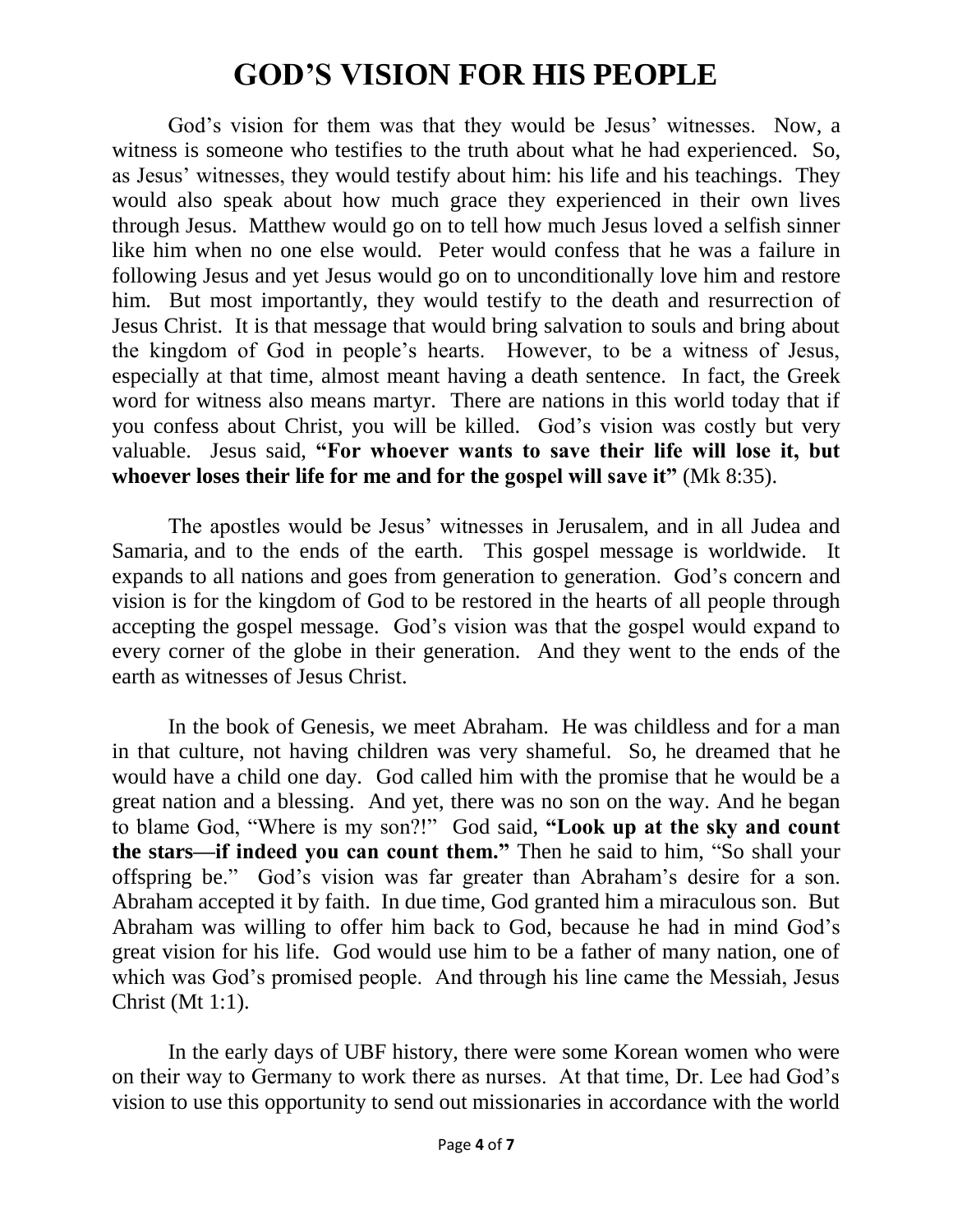mission command. So, he hurried to the airport and earnestly tried to convince them to stay in Korea a little while longer to receive missionary training. Through the help the Holy Spirit, they decided to stay and get trained. After just a few weeks of training, they went to Germany as missionaries. Through the help of the Holy Spirit, they had vision to bring the gospel to Germany. So, instead of just going there to make money, they were used for gospel work. This summer, there will be a European Summer Bible Conference hosted by German coworkers. God's vision was realized when they decided to live in accordance to it.

Msn Hannah Shin was a missionary who went with her husband to the Czech Republic. When her husband went to be with the Lord about 12 years ago, what was she going to do. She had a young son to take care of and a business to manage, not to mention doing the work of God. She could of given up on serving the ministry and go back to Korea. But she had God's vision and stayed, serving God's ministry. Not only is she a blessing to the Czech people, but her business is thriving and her son has been raised as a coworker to serve the ministry. Recently, she has been hosting CBF conference for the children of European coworkers. When she had God's vision, she can be used greatly by God.

Without God's vision, we can only focus on our human dreams. As a growing shepherd, through an Acts 2 message, I had a vision to be an International Bible messenger in ten years. That was over ten years ago. At that time, I was single and a student. I did not have much. But I had vision. Then God blessed me to graduate, get married, and have a cute little son, Barnabas. But in the course of bearing all these blessings, God's vision became a little bit dim. When I married, the title of the wedding address was, "A Family with God's Vision." How often was I encouraged to find his purpose and vision for me?! Throughout the past year, God has used me, along with two others, to serve the 7 am Sunday Worship Service message. It looks small. But God's great vision is there. Through the Holy Spirit's help, God can use this sinner to do his amazing work according to his vision. I pray that through the help of the Holy Spirit, God's great vision may be restored and I can be used to carry it out. My wife has a vision to be an encouragement to chapters through North America by writing to them. She found that she has a gift to write and to encourage. May God bless this ministry of encouragement for God's great vision.

According to verse 9, after he said this, he was taken up before their very eyes, and a cloud hid him from their sight. In leaving, Jesus took his rightful place as King of kings and Lord of lords. At the same time, from there he would send out the gift of the Holy Spirit to help the apostles. Therefore, when he ascended,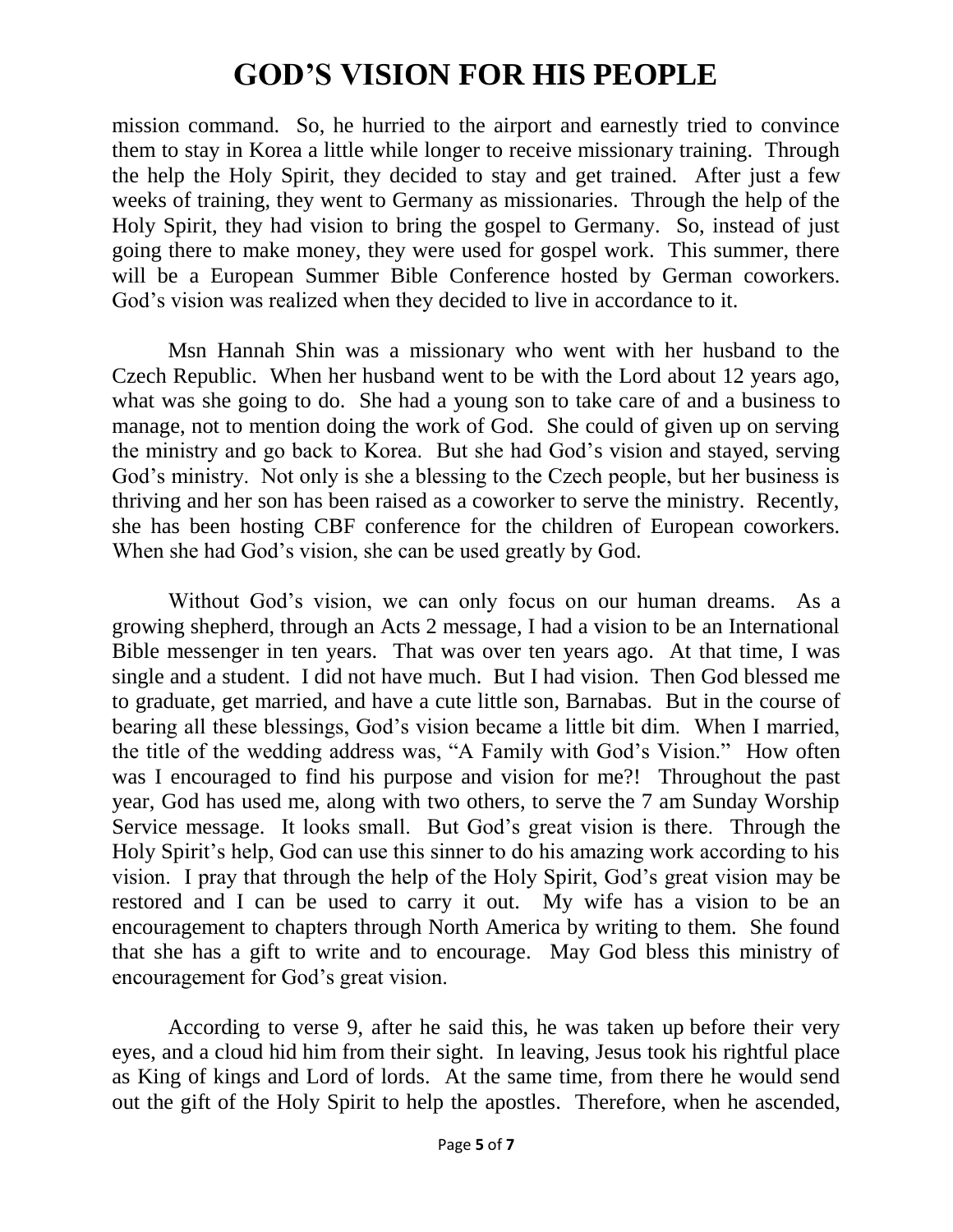he fully entrusted to us the work of world salvation. So, what is in year heart? Just human dreams? Or do you have God's vision to be a witness of Jesus to the ends of the earth! May God bless us to have God's vision.

#### **II. They all joined together constantly in prayer (10-26)**

Jesus had just given them God's world mission vision. And then he ascended into heaven. The disciples were just left standing there, mouths open and eyes looking intently into heaven… "Jesus, come back. What are we going to do?" Then suddenly, two men in white stood beside them and rebuked them. **"Men of Galilee," they said, "why do you stand here looking into the sky? This same Jesus, who has been taken from you into heaven, will come back in the same way you have seen him go into heaven."** It meant that it was time for them to do what Jesus told them to do. Jesus will come back one day with glory and power. Yet, until then, we have something to do.

How were they going to be able to carry out such a grand plan? They needed to first wait in Jerusalem for the power of the Holy Spirit. So, they returned to Jerusalem and went upstairs to the room in which they were staying. The apostles were there; the women were there. And they waited. This period of waiting was about 10 days long. And during this 10 day period, what did they do as they waited and prepared for the Holy Spirit's coming? Verse 14 says, "They all joined together constantly in prayer, along with the women and Mary the mother of Jesus, and with his brothers." They prayed two by two and 120 by 120. Men prayed and women prayed. They prayed crying out constantly that God would send his Spirit and use them for his vision. They were not separated, but joined their hearts together under God's great vision.

Meanwhile, during prayer, Peter realized that the issue of Judas' betrayal had left a gaping wound in the vessel of believers. Misunderstandings could have arisen and members might have begun to doubt the sincerity of one another. They might even have begun to doubt their own sincerity. But through the study of Scripture, Peter could see Judas' betrayal from God's point of view. And so, they prayed and Matthias was chosen to replace his place of leadership.

Though they were completely clueless in what to do, through united prayer, God led them to prepare for the coming of the Holy Spirit. Through prayer, they could repair the spiritual vessel with wisdom. We need to pray. We need to pray for the European and CIS Summer Bible Conferences coming up. Whether or not we are going to one of these conferences, let's pray that we can have God's vision